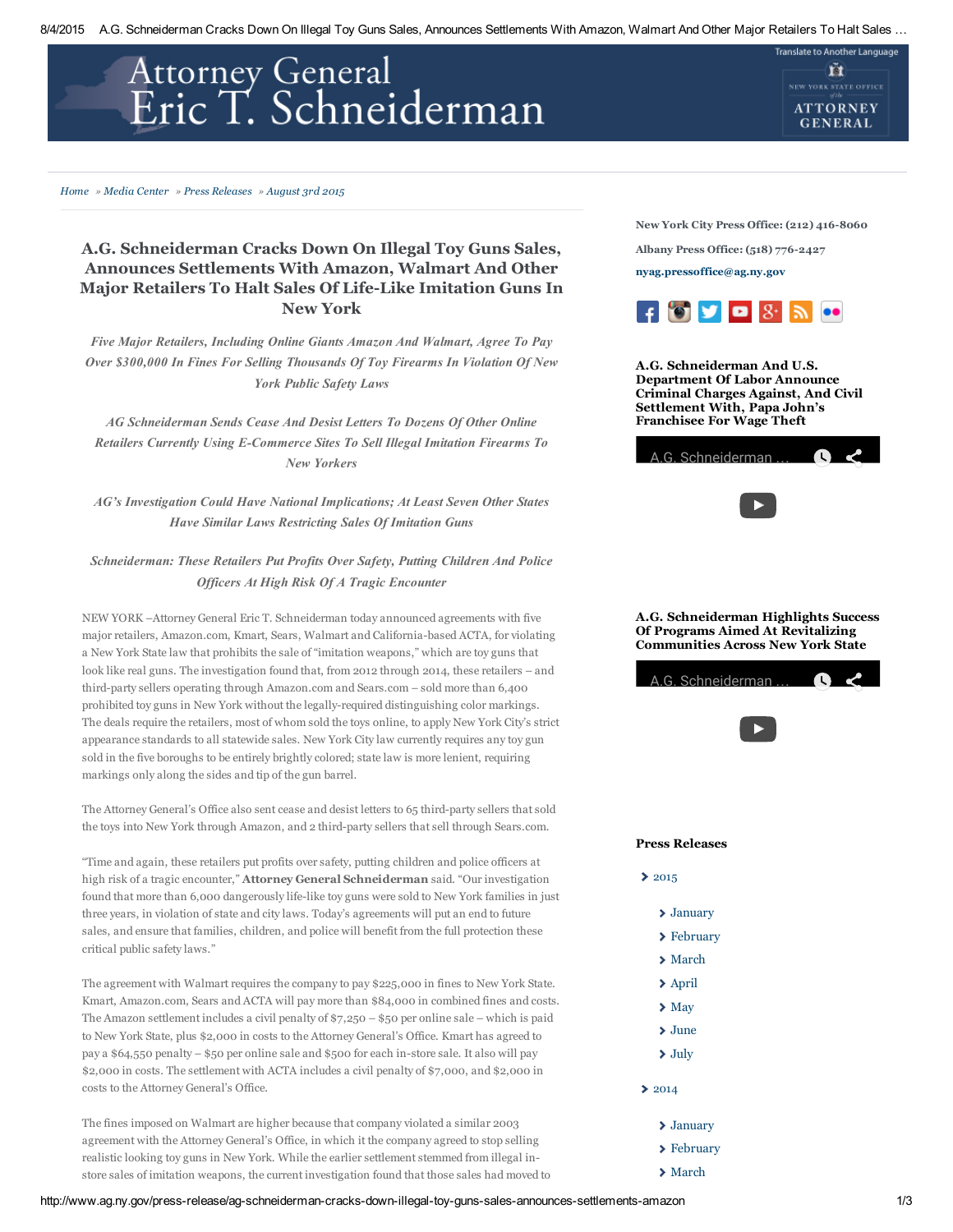### 8/4/2015 A.G. Schneiderman Cracks Down On Illegal Toy Guns Sales, Announces Settlements With Amazon, Walmart And Other Major Retailers To Halt Sales ...

Walmart's online marketplace.

New York City, New York State and federal laws have long restricted the sale of realistic-looking toy guns because experience has repeatedly demonstrated that these toys endanger both their users and the public. Hundreds of crimes have been committed in New York City with toy guns, and there have been at least 63 shootings in New York State since 1994 as a result of someone holding a toy or imitation weapon. At least eight of those were fatal.

The Attorney General's investigation, which began in December 2014, showed that four of the retailers, with the exception of Kmart, kept toy guns off the shelves of their brick-and-mortar stores, but that they sold prohibited toy guns to consumers via their online platforms. Attorney General investigators found that prohibited toy guns, priced from less than \$10 to as much as several hundred dollars, could be easily purchased online and shipped into New York State. The investigation found that, in addition to selling these illegal toys online, Kmart sold them in stores across the state.

The investigation determined the sales were in violation of state law, and that many toys shipped to New York City violate city law. It revealed that, from 2012 through 2014:

- $\blacktriangleright$  The five retailers and their third-party sellers sold 6,429 prohibited toy guns to New York consumers.
- $\triangleright$  Third-party sales through Amazon made up the bulk of the sales, totaling 5,017 prohibited toy guns sold in New York.
- ACTA sold 895 imitation weapons to New York consumers, including 171 that were shipped to New York City. The company operates websites including 411Toys.com, Moretoyguns.com, and ToyArsenal.com, and also as a third-party seller on Amazon.com.
- Walmart sold 149 prohibited toy guns to New York consumers, including 20 shipped to New York City.
- Amazon.com sold 145 imitation weapons to New York consumers, including 59 shipped to New York City.
- $\triangleright$  Kmart, a subsidiary of Sears Holdings Corp., sold 211 realistic-looking toy guns in stores across New York, from Buffalo to Long Island; and 91 via Kmart.com. Nine of those toys were shipped into New York City.
- Sears operates a third-party sales marketplace at Sears.com where third-party sellers made 12 prohibited sales, including three into New York City.

In addition to the cease and desist letters sent to smaller retailers who operate as third-party sellers, the agreements also require the retailers to develop procedures to ensure that their thirdparty sellers comply with the law when selling toy guns in New York State; and that if a thirdparty seller violates the rule that they be barred from operating on the retailer's platform. As part of the settlements, the retailers provided the Attorney General's Office with a list of third-party sellers who sold prohibited imitation weapons into New York. The Attorney General sent cease and desist letters to those third-party sellers and sent subpoenas to the highest-volume sellers amongst them.

"There is a reason why selling life-like toy guns is prohibited in New York. As we all know, when imitation weapons are mistaken for real guns, there can be devastating consequences. Retailers need to understand that if they attempt to curtail these laws and put children at risk just to boost their sales, there will be repercussions. As co-chair of the Council's Task Force to Combat Gun Violence, I would like to thank Attorney General Schneiderman for his leadership on this issue, and look forward to working with him to further limit situations that put New Yorkers in harm's way," said Council Member Jumaane D. Williams (D-Brooklyn), Deputy Leader.

Leah Gunn Barrett, NYAGV Executive Director, said, "We applaud Attorney General Schneiderman for negotiating these ground-breaking agreements that will ensure toy guns sold in NY meet the strongest consumer safety standards. In a society awash with real guns, it's nearly impossible for law enforcement to quickly distinguish between a real and toy gun in any given situation. Once again, New York is leading the way in gun safety. However, it's the height of irony that toy guns are subject to federal consumer safety regulations but real guns are not. If we regulated guns for consumer health and safety, we would see a decrease in the 33,000 Americans killed and 84,000 injured by guns each year."

- [April](http://www.ag.ny.gov/press-releases-for-month/201404)
- $\sum$  [May](http://www.ag.ny.gov/press-releases-for-month/201405)
- [June](http://www.ag.ny.gov/press-releases-for-month/201406)
- [July](http://www.ag.ny.gov/press-releases-for-month/201407)
- [August](http://www.ag.ny.gov/press-releases-for-month/201408)
- > [September](http://www.ag.ny.gov/press-releases-for-month/201409)
- > [October](http://www.ag.ny.gov/press-releases-for-month/201410)
- [November](http://www.ag.ny.gov/press-releases-for-month/201411)
- [December](http://www.ag.ny.gov/press-releases-for-month/201412)

### Archived

Š.  $\overline{\phantom{a}}$ ۵ s Ś

ь

s

۵ ś ٠

ś

| 2013 |
|------|
| 2012 |
| 2011 |
| 2010 |
| 2009 |
| 2008 |
| 2007 |
| 2006 |
| 2005 |
| 2004 |
| 2003 |
| 2002 |
| 2001 |
| 2000 |
| 1999 |
| 1998 |

**Search** 

Jackie Rowe Adams, Founder of Harlem Mothers Save, said "I am truly glad that